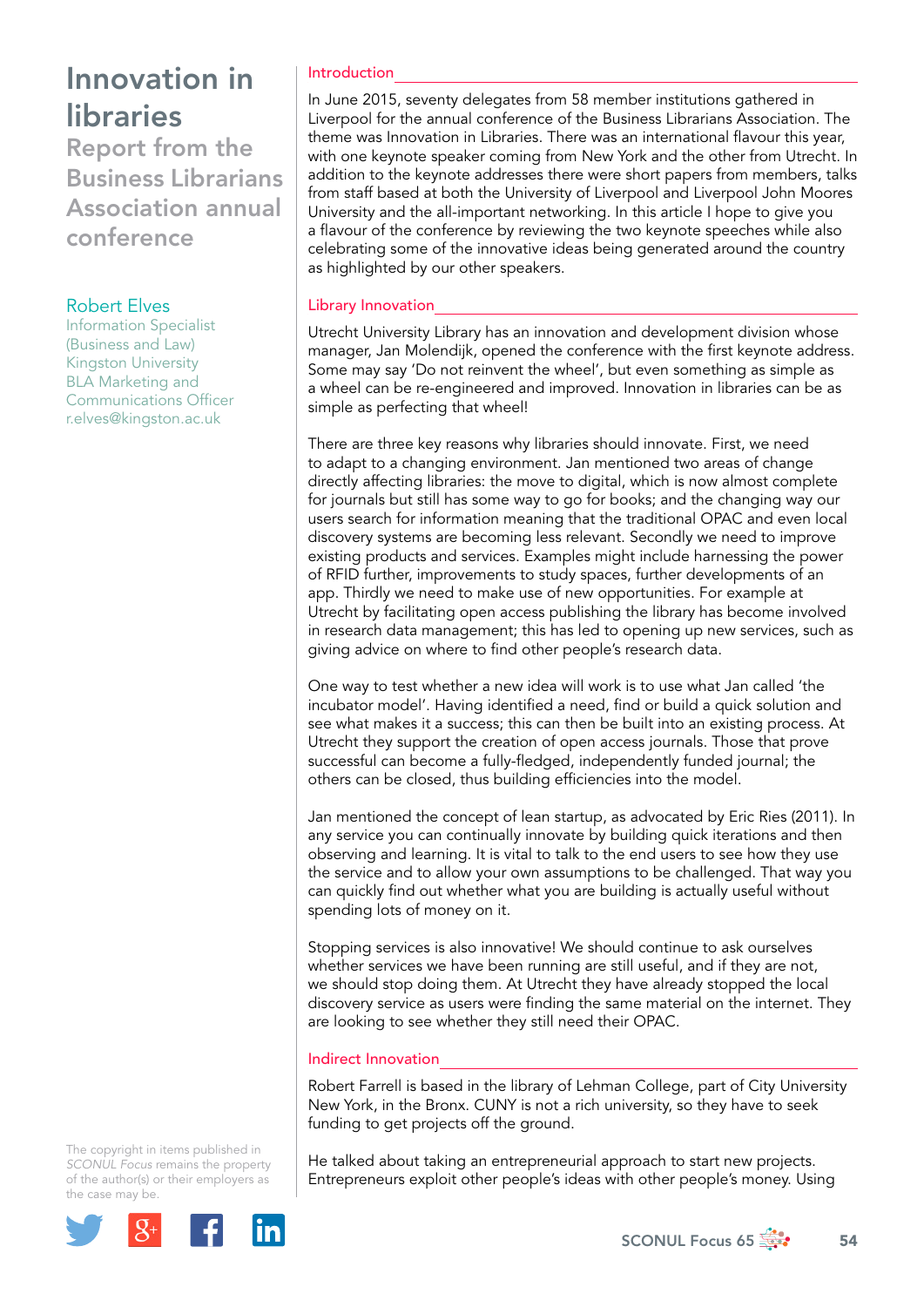Report from the Business Librarians Association annual conference

this capital you can use your own resources to invest in riskier projects; to find time to reflect, assess and improve; to maintain services if budgets are cut.

So where do you get this capital? You should look at new or developing disciplines, as there may be seed money attached that you can tap into. Look at grant proposals – maybe there is an element you can help with and thus get some of the funding. Capital doesn't just have to be money but can be labour, so for example use a group of architecture students if you are considering creating a new space.

In order to get something, you need to be persuasive and flexible. You need to illustrate the purpose of projects by means of stories. Identify change makers who can act as advocates. Acknowledge that it can be a long slow process. You may have an idea for which the political will or the capital is not to hand straight away, but if you keep chipping away, things change and suddenly everything falls into place and you can get that long-dreamed of project off the ground.

## Practical examples

### University of Liverpool – Emma Thompson

Situation: Business students doing the market research module were working with local businesses for their assignment. There had been large growth in student numbers, making it difficult to run a practical project. Students found that businesses did not understand that the purpose was to give the students experience of market research, not to provide cheap labour.

Opportunity: Emma Thompson had done a postgraduate diploma in learning and teaching in higher education, and this led to a conversation with the relevant academics. She suggested that they use the library as the client.

Innovation: The students did market research for the library. Different groups were given different areas to research. They came up with great ideas, some of which could be implemented. The students learned about the service and understood better how the library operated. An additional benefit was that the students' satisfaction with the library improved.

#### City University – Samantha Halford & Suzanne Griffiths

This is an example of continuous innovation as mentioned by Jan Molendijk.

Situation: The speakers took ownership of a previously created course in Moodle that was visible to all students in all modules, so was easily findable. 65% of students have used the module. The highest views were for posts from the library, database passwords, and the list of databases by topic. It is always a challenge designing a non-curriculum module that does not attract a credit.

Opportunity: New features have been added over the last couple of years, including lecture capture of student led-training and weekly posting on the news forum, which have proved very popular. Other features that were not so popular included a library FAQ and a revamped Cass Library Certification.

Innovation: The changes have been piecemeal and reflect changes in the library service. The speakers want to take a step back and start afresh. Areas of low use have been identified, feedback has been gathered from students, library staff and EdTech. They looked at best practice, including an MBA module and a law course, and will be developing over the next year.

#### York University – Ned Potter

Situation: At York, they are looking for a way to strengthen relationships between the library and departments and plan for the year ahead.

The copyright in items published in *SCONUL Focus* remains the property of the author(s) or their employers as the case may be.



SCONUL Focus 65  $\frac{4}{50}$  55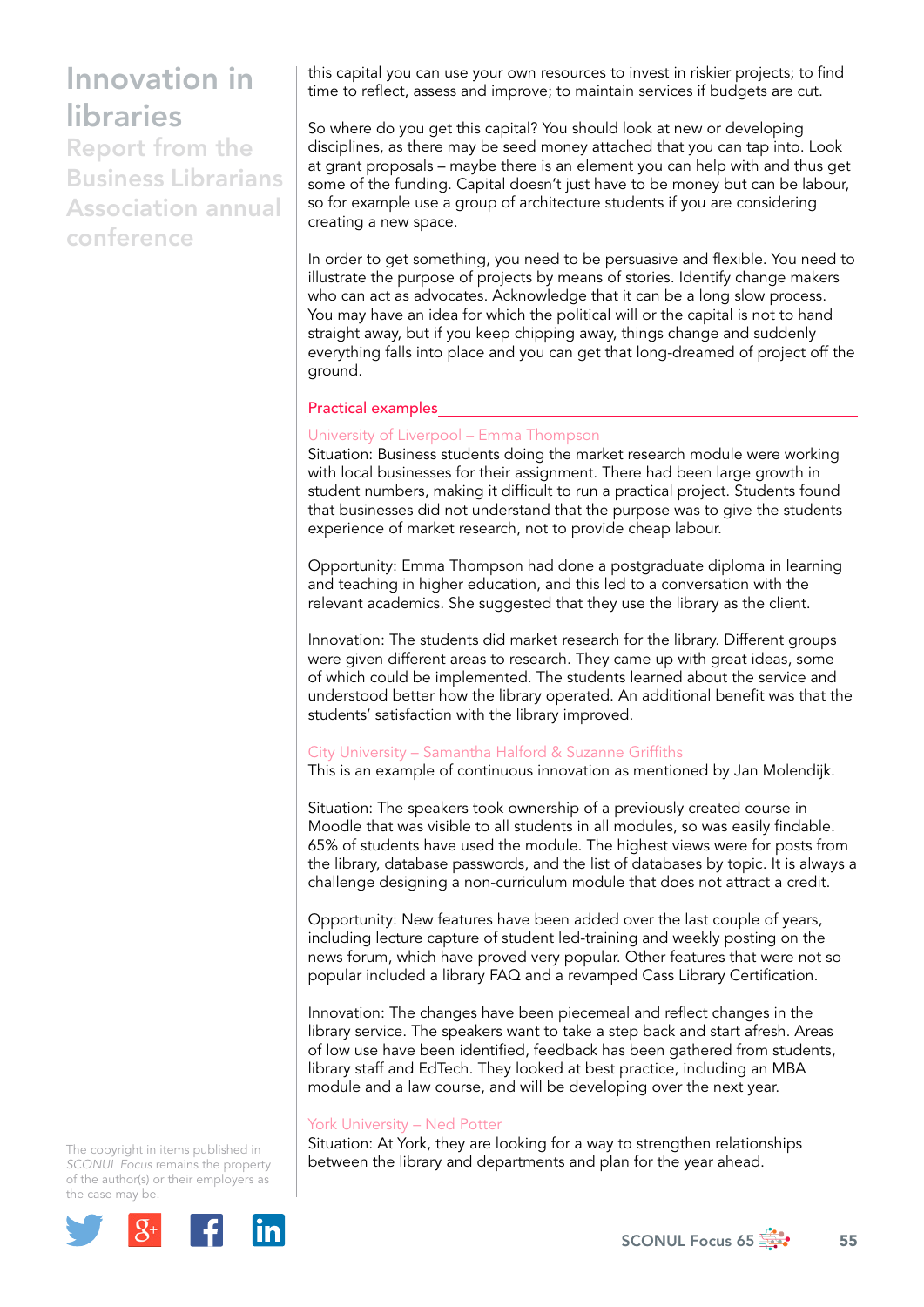Report from the Business Librarians Association annual conference

Opportunity: Having done a LibQual survey, the academic librarians each produced an analysis but this was internal only. They produced an action plan but this was not discussed with the relevant departments.

Innovation: Having collated all these data, the librarians wanted to share them with the academics and discuss the action plan to ensure it was consistent with the direction of the department. An annual report was produced which included headline statistics. It also included feedback from students. Actions undertaken in the last year were included and an action plan for the year ahead was written. A draft version was sent to the academics. It was followed by an hour-long meeting to discuss the report, which was very productive and meant that the library could tell its story as it wanted.

## Dublin City University – Jack Hyland

Situation: Library training for first-year undergraduate students was built into a Skills for Success module; it was fragmented, and not all students did this module. There was a 30-minute lecture followed by staggered 20-minute workshops. An online quiz gave 5% towards the module mark. Changes to the module led to even fewer students taking it

Opportunity: The training could be moved online. There was strong support from the associate dean.

Innovation: The training was embedded into the Introduction to Marketing module studied by students in both Dublin and Riyadh. It consisted of a two-hour asynchronous tutorial and a summative quiz. Students had two weeks to complete the quiz; the mark remained at 5%. There was a problem with enrolment due to the timing but there was lots of positive feedback; more students did it than in the previous, blended approach; the completion rate was over 90%; the average mark went up. Following studies observing how students interacted with the online course, further innovations were implemented, including more quizzes. The training has now been embedded into a module followed by all business students.

## Imperial College – Paula Evans

Situation: Library staff are required to deliver training to students and ensure that they understand.

Opportunity: All students at Imperial College are now given an iPad and staff have been encouraged to find innovative ways to get students to use them.

Innovation: The speaker introduced sli.do into lectures. Students can post questions during the session and can vote for their favourite questions. This enables the session to be re-focused if it becomes apparent that students don't understand something. Questions can be answered in the class or answers can be exported afterwards and sent to the students. New functionality from sli.do includes the creation of infographics and sharing of slides.

## Liverpool John Moores University – Val Stevenson

Situation: Research is becoming increasingly important at LJMU and the library needs to support this activity.

Opportunity: New posts have been created in the last 2–3 years to increase research support. Academic liaison librarians also support researchers and are the named contact with the library. There is increased training for researchers. There is promotion of open access via the research repository.

Innovation: Research cafés were introduced. These are based on the concept of Café Philosophique. Informal seminars are held with coffee and cake. Short talks are aimed at the lay person. This promotes the range of research at LJMU. There are normally 2–4 speakers with 10–20 minutes each. As an outreach the

The copyright in items published in *SCONUL Focus* remains the property of the author(s) or their employers as the case may be.